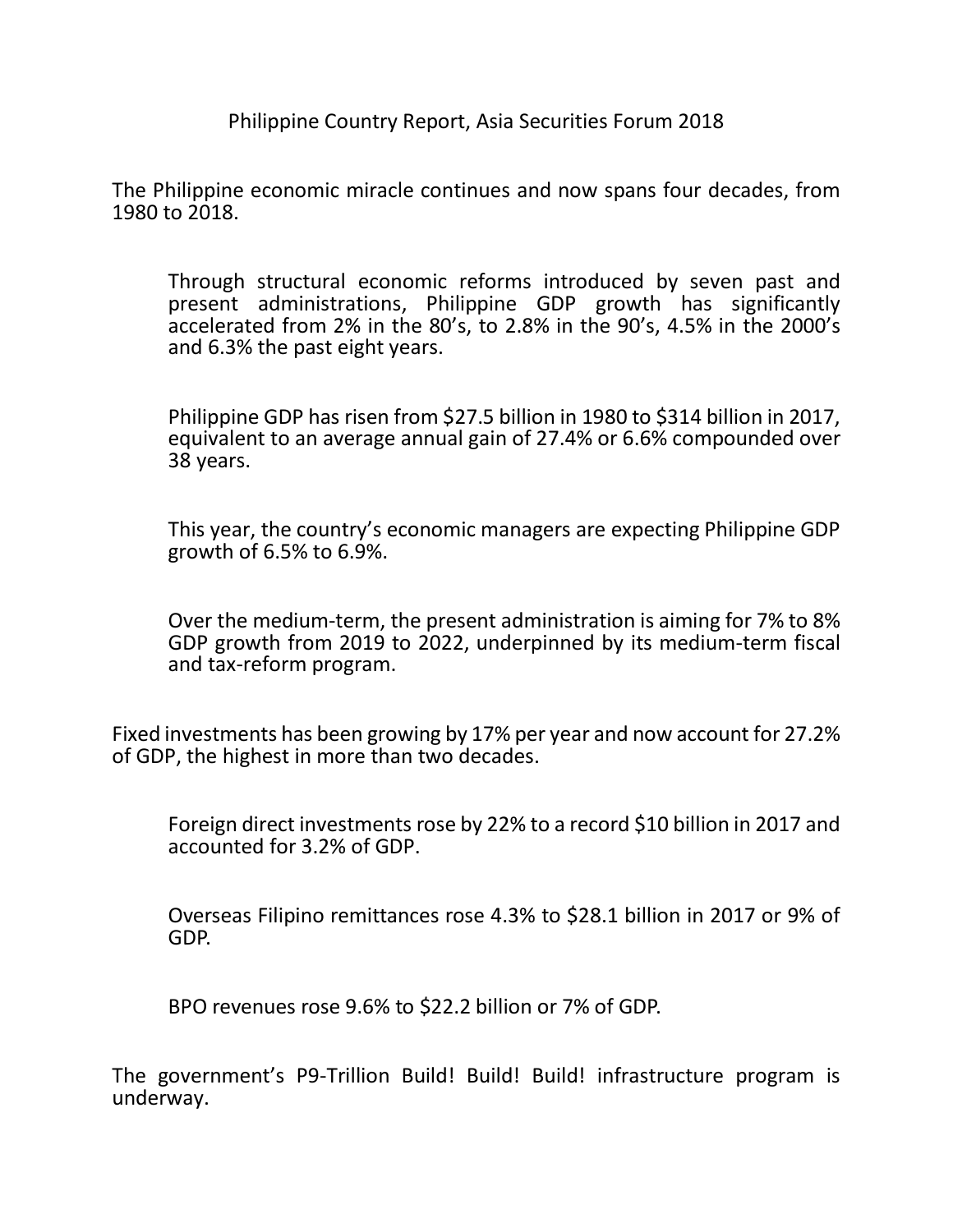Out of the 75 flagship projects worth P2.3 trillion, the National Economic and Development Authority has approved 35 projects or P1.24 trillion, and targeting to implement 26 projects by next year.

Under Build! Build! Build!, infrastructure spending will rise from 5.4% of GDP in 2017 to 7.3% in 2022.

Build! Build! Build! is financed by a higher deficit ceiling and the Comprehensive Tax Reform Program, with a combined contribution of 1.5% to 2% of GDP per year.

The budget deficit ceiling has been raised to 3% of GDP (from 2% of GDP).

The first tax package was implemented at the start of this year and imposed higher taxes on sweetened beverages, cigarettes, fuel and automobiles.

At the same time, it lowered personal income taxes across the board to improve consumer spending.

The second package will be ratified in November. It seeks to rationalize tax incentives and lower the corporate income tax from 30% to 25%.

Inflation accelerated to 5% in the first eight months of this year, breaching the 4% threshold of the central bank.

Monthly inflation rose from 3.4% y-y in January to 6.7% y-y in September.

Higher inflation is due mainly to supply factors such as delayed importation of rice, higher energy prices and additional excise taxes.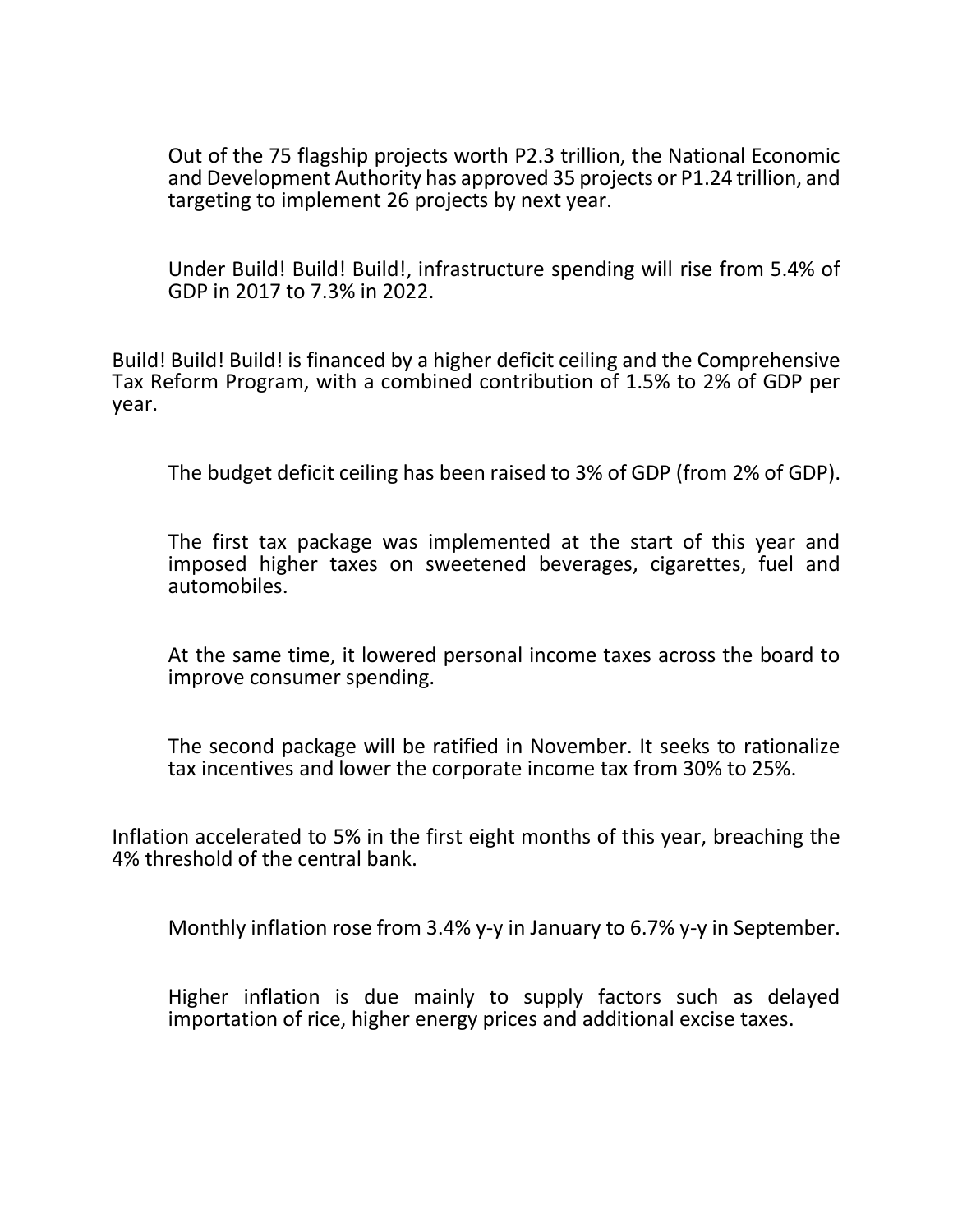In response, the Bangko Sentral ng Pilipinas raised its key policy rate four times in 2018, from 3.0% in May to 4.5% in September.

Inflation is expected to moderate to 4.3% in 2019 and 3.2% in 2020.

The current account deficit doubled to US\$2.5 billion or 0.8% of GDP in 2017 on account of the country's oil bill, which rose 31% or \$2.3 billion to \$9.9 billion.

As of the first half of this year, the current account deficit has reached \$3.1 billion, of which \$1.6 billion is the increase in the oil bill.

The Philippines Peso has depreciated by 8% to P54.02 as of end-September, due to narrowing of real interest rate differential between US and Philippine sovereigns by 1% to 1.47% and a widening current account deficit.

The real interest rate in the U.S. has risen by 2.5x to 0.76% from 0.31% at the start of the year, as opposed to Philippine real interest rates, which declined to 2.23% from 2.79%.

The National Economic and Development Authority is projecting a Peso-Dollar exchange rate of P52.50-P53 this year and P52-P55 from 2019 to 2022.

The Philippine Stock Exchange Index is on the road to recovery after declining by as much as 25% from the all-time high of 9078 in January to 6790 on October 11.

San Miguel Food and Beverage, Inc., which owns San Miguel Brewery is conducting a follow-on offering of as much as P57 billion, which will add to the equity capital raisings of P181 billion YTD versus P147 billion in 2017.

The Philippine Stock Exchange has embarked on several key financial technology initiatives.